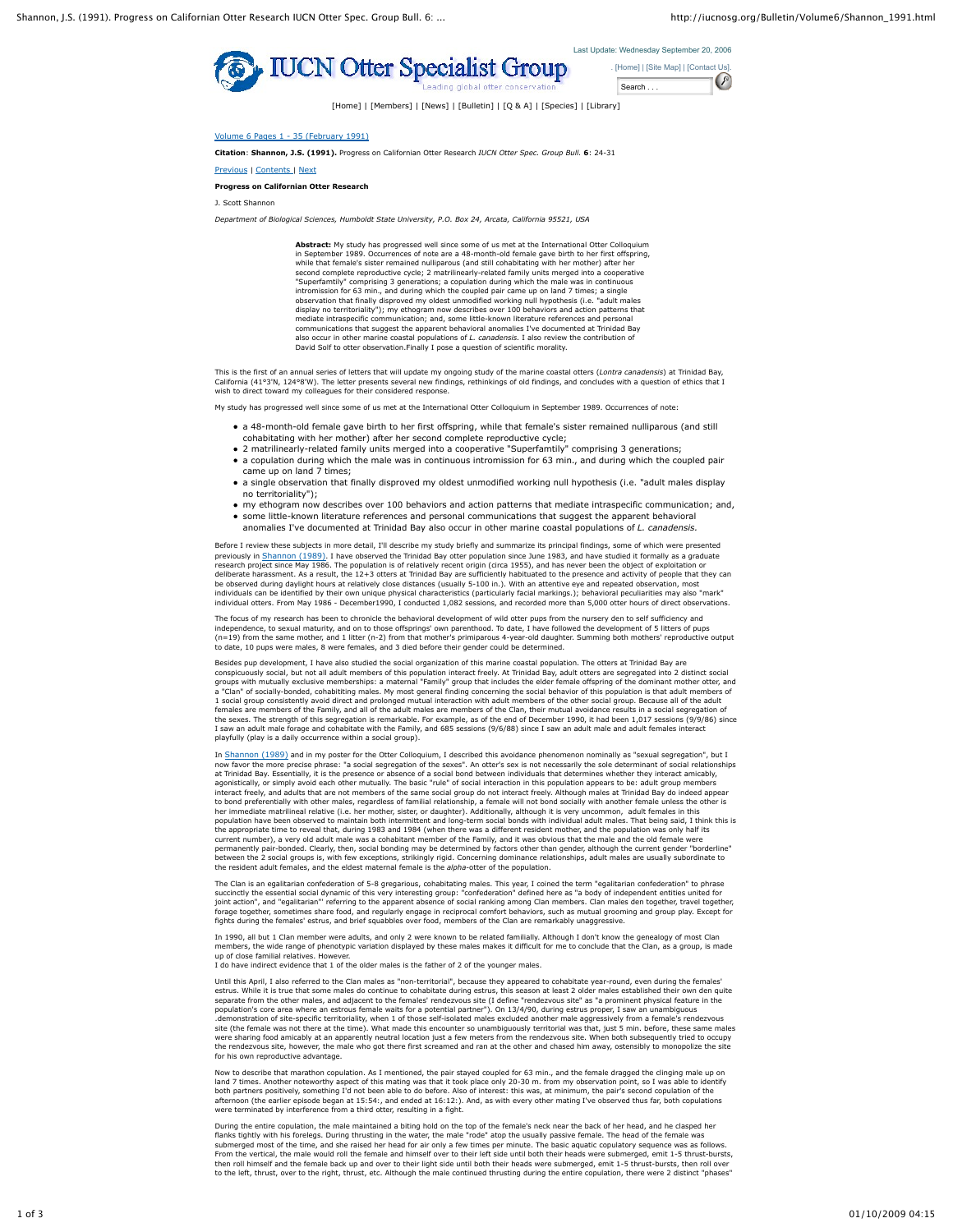of pelvic thrusting (cf. Liers 1951): a "quiescent" phase where intromission was maintained but thrusts were relaxed, and an "active" phase characterized by vigorous thrust-bursts, the force of which produced conspicuous splashing. Active thrusting occurred in bursts of 5 or 6 very rapid pelvic quivers, each burst lasting only about 1-1.5 seconds.

At 16:33: on 14/4/90, the estrous female, "Mama junior", was eating at her rendezvous site, when an older adult male, "Single-Lobe", approached<br>from the rear. Junior saw Single-Lobe swimming toward her, and she torpedoed i pursuing the estrous female, Single-Lobe simply sat down and ate the fish that she had just abandoned. Unless he was anosmic, he must have melled the receptive female, but he did nothing about it.)

The copulation began at 16:35:25 with quiescent thrusting. At 16:44:41, the male began, his first active phase, which lasted until 17:00:12. At<br>17:06:53, the female dragged the male, still intromitted, up onto land. the ma little or no lordosis). The pair re-entered the water briefly from 17:07:13-17:07:32, then the female dragged the male back up on the rocks.

Soon after landfall, at 17:07:42, the male began his second active phase with a series of 10 extremely vigorous thrust-bursts about 3-6 sec. apart. The pair re-entered the water at 17:08:16, and the male continued bis active thrusting until the female climbed up on land again at 17:19:07.<br>Active thrusts stopped, but the male maintained intromission. During this landfa "Moustache", interfered and terminated the copulation. A fight ensued.

Incidentally, it was only after the fight ended that I heard the "caterwaul" reported by others (e.g. <u>Liers 1951</u>). The female caterwauled,<br>apparently to discourage another copulation. In fact, I have yet to hear any cate

A footnote on Complainer's admirable stamina: keeping in mind what I wrote earlier about that being at least his second mating of the afternoon,<br>believe it or not, Complainer returned for "thirds" at 18:08:! Junior bolted

Now for news of the Family, or rather, the families, as there are now 2 mother otters at Trinidad Bay. At this point, let me introduce the 3 resident adult females. The dominant female is F2, a.k.a."(Old) Mama", referred to as "F-prime" in <u>Shannon (1989)</u>. In 1990, F2 was approx. 8 years old,<br>and she's produced 1 litter here every Spring since 1986. (I have evidence th Mama's litter size was 4 every year except 1988, when she had 3. Thus far, of her 19 pups studied, only 2 females and 2 males have survived to<br>sexual maturity. The 2 surviving females were born to Mama in 1986: F86A ("Mama her new pups.

This Spring (circa 1-3/4/90), Junior birthed her first pups (1 male, 1 female), and as expected, Junior's new motherhood produced noticeable<br>changes in her behavior and in her relationship with the other females. After mat to see Junior avoid or drive away her life-long companion, Scarnose. Junior's period of intolerance toward Scar did not last long, however: Scar started cohabitating with Junior and her only surviving pup, m90', when the pup was 11 weeks old. (In years past, Mama wouldn't let the Sisters<br>cohabitate with the Family until her pups were 13 weeks old.)

On 6/6/90, Mama returned to the core area with her 4 10-week-old pups after a record absence of 89 days. At first, as in previous years, Mama shunned both daughters, but by the time Mama's 3 surviving pups (all females) were 12 weeks old, Scar was being tolerated. The 2 mothers, however, continued to avoid each other and each other's pup(s). It was not until week 14, when the pups' weaning was almost completed, that<br>Junior and her pup began to cohabitate and forage with Old Mama's family. During t their food with Mama's pups, but they almost never *gave* them food. Even more surprisingly, sometimes Old Mama reciprocated and provided Junior's pup with food (as the weeks went by, however, each mother tended to avoid providing food for other than her own offspring). By the end<br>of week 17, the 2 families had completed their merger into a unified, cohabita leader of the Superfamily, and Scarnose resumed her semi-alloparental role of "older sister" to both mothers' pups.

Comparing the maternal behavior of the naive mother. Junior, with the experienced, multiparous Mama, the most noticeable difference was that Junior allowed her pups to follow her out of the nursery den in their 9th week, while Mama kept hers inside until their 11th week. After seeing<br>Junior's tiny, barely-ambulatory pups tumble repeatedly down the steep, rocky

By now, I'm sure the question has arisen: how do I know how old these pups are? Obviously, I cannot know the actual date of birth, but I have found it can be estimated behaviorally with some accuracy. Hamilton and Eadie (1964) stated "adult females mate not long after parturition" but that is not an operationally-useful statement. For my previous paper (Shannon 1989), I guestimated that about a week elapsed from birth to the onset of copulatory behavior. Last Spring, I discussed this with Lee Roy Sevin, an expert on the husbandry of *L. canadensis.* He told me<br>females come into heat "a week to a month after giving birth", with "10 days bei be a very satisfactory criterion: if 4-5 days are added to my daily development chronologies from 1988 and 1989, consistency with my 1990 chronology is reassuringly close.

The following is a brief summary of my pup development data from the litters of 1988, 1989 and 1990. Pups became aquatic during their 10th or<br>11th week of life, .attained efficient coordination of their basic swimming move

Although proficiency in aquatic locomotion is attained only 9 weeks after leaving the natal nest, proficiency in aquatic hunting requires almost a year of learning. The mother began presenting live fingerlings to pups in week 11; active interest in exploring for fishes increased markedly during<br>the next 2 weeks. (Pups appear innately predisposed to seek and chase fis solo\* (sessile) fish capture took place at the beginning of week 17; earliest solo capture of a free-swimming fish occurred at the beginning of week 19. (\*In <u>Shannon (1989)</u>, 1 stated that first solo fish captures took place during weeks 14-15. This Summer, the waters of Trinidad Bay were<br>unusually clear, and 1 could see that these early "solo" captures were actually pup had taken it out of her mouth as both swam up to the surface. Noting this, I revised my criterion so that only fish captures that took place at a reasonable distance from the mother were counted as solo captures.) Despite possessing adult-like swimming abilities at 19 weeks, however, pups<br>foraging efficiency remained functionally nil for several weeks thereadter. Ev however, multiple prey captures became daily occurrences. The earliest recorded "competent" solo foraging excursion by a pup took place at the end of week 29 (sessile prey only). By the end of week 36, pups had become noticeably efficient capturers of small fishes (<25 an.), although they<br>still relied upon food shared by the mother. Pups attained self sufficiency long as she remains with them, the mother stops providing food for the *exclusive* use of pups after week 37-38. After weeks 41-42, a mother<br>might actually bite a pup that took food from her, and I have interpreted such un seabird (Western Grebe *Aechmophorus occidentalis*) by a pup took place during week 43, and in week 45, the first large fish (>25 cm.) was seen captured by a pup. Although pups can satisfy their own food needs adequately by this time, they do not attain optimum efficiency in food<br>procurement and habitat utilization until after they are abandoned by their mother at mother when she returns in late Spring with her new litter of pups.

After the Otter Colloquium, I began writing my thesis, and I made good progress until my mother passed away in February. Since that sad event, I've been preoccupied with estate matters, although I have managed to keep up with my field work.

I've also continued to add new behaviors to my ethogram (e.g. "run on water" , "emotional lacrimation", "cruciform mounting", etc.), and my ever-growing list of communicative behaviors finally topped 100 (114 described to date; 65 of which are mediated, in whole or part, by *vision*).

My continuing literature search also produced some rare gems. Actually, 2 of the more exciting finds I didn't find at all, they were given to me by friends. Pat Foster-Turley sent me a very interesting manuscript (<u>Reid, Reid and Code, 1989)</u> that described a cooperative social grouping of<br>cander males in a bog habitat in boreal Alberta! (This reference, in particular Trinidad Bay, but male groups are unknown from Shetland. Unpredictable creatures, these lutrines. But, after all, that's why they're so intriguing to work with, isn't it?)

Another interesting account (<u>Osborne, Calambokdis and Dorsey 1988</u>) was called to my attention by Alan Baldridge at Hopkins Marine Station.<br>In this guide to marine mammals of Puget Sound, Washington State, the chapter on attention immediately: "…in the San Juan Islands, some preliminary research suggests that males will occasionally band together to form bachelor<br>groups of up to 10 or 15 individuals." - Male clans! No authorship was ascrib more time studying the otters in the San Juans, and after seeing his name associated with the chapter in <u>Osborne, et al. (1988)</u>, I wondered if<br>this "preliminary research" might be his. It was! Turns out his ideas about " otters ("13+") moving through the ranges of smaller family groups. According to Ransom, assuming equal sexual mortality in young otters, and<br>the apparent absence of males from family groups, where do they all go? These lar